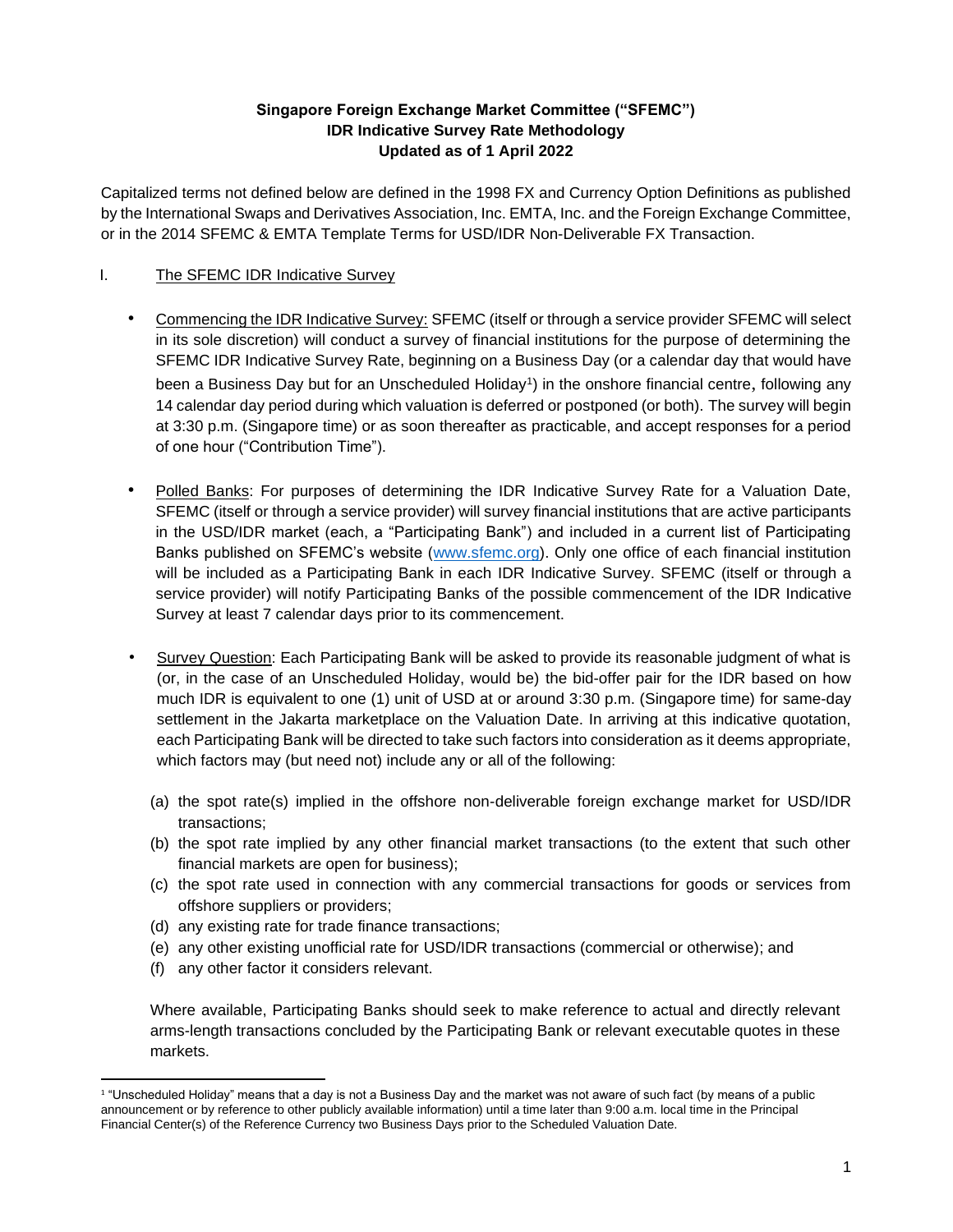## II. Use of Survey Results

- SFEMC (itself or through a service provider) will determine the mid-point of each bid-offer pair. The arithmetic mean of the mid-points will be used to determine the IDR Indicative Survey Rate, rounded to the nearest whole number (i.e. zero decimal points) as described below.
- If the IDR Indicative Survey results in 21 or more responses, then the 4 highest and 4 lowest midpoints will be eliminated, and the arithmetic mean of the remaining mid-points will be computed and will constitute the IDR Indicative Survey Rate for such Valuation Date. For purposes of eliminating the 4 highest and 4 lowest mid-points, if more than 4 mid-points have the same highest value or lowest value, then only 4 such mid-points will be eliminated.
- If the IDR Indicative Survey results in less than 21 but 11 or more responses, then the 2 highest and 2 lowest mid-points will be eliminated, and the arithmetic mean of the remaining mid-points will be computed and will constitute the IDR Indicative Survey Rate for such Valuation Date. For purposes of eliminating the 2 highest and 2 lowest mid-points, if more than 2 mid-points have the same highest value or lowest value, then only 2 such mid-points will be eliminated.
- If the IDR Indicative Survey results in less than 11 but 8 or more responses, then the highest and the lowest mid-points will be eliminated and the arithmetic mean of the remaining midpoints will be computed and will constitute the IDR Indicative Survey Rate for such Valuation Date. For purposes of eliminating the highest and lowest mid-points, if more than 1 mid-point has the same highest value or lowest value, then only 1 such mid-point will be eliminated.
- If the IDR Indicative Survey results in less than 8 but 5 or more responses, then no mid-points will be eliminated and the arithmetic mean of all midpoints will be computed and will constitute the IDR Indicative Survey Rate for such Valuation Date.
- In line with the corresponding onshore fixing convention for decimal place, Participating Banks shall contribute the bid-offer pair up to the nearest whole number (i.e. zero decimal points) (e.g., 14358).

# III. Insufficient Responses

• If the IDR Indicative Survey results in less than 5 responses from Participating Banks ("Insufficient Responses"), no IDR Indicative Survey Rate will be available for the relevant Valuation Date. The next IDR Indicative Survey will take place on the next succeeding Business Day in Jakarta (or calendar day that would have been a Business Day but for an Unscheduled Holiday), subject to Section V below.

#### IV. IDR Indicative Survey Rate Publication

- The IDR Indicative Survey Rate will be published on Refinitiv and/or Bloomberg platforms at 5:30 p.m. (Singapore time), or as soon thereafter as practicable.
- As soon as it is determined that the IDR Indicative Survey will result in Insufficient Responses, a notice that no IDR Indicative Survey Rate is available for the Valuation Date will be published on Refinitiv and/or Bloomberg platforms.